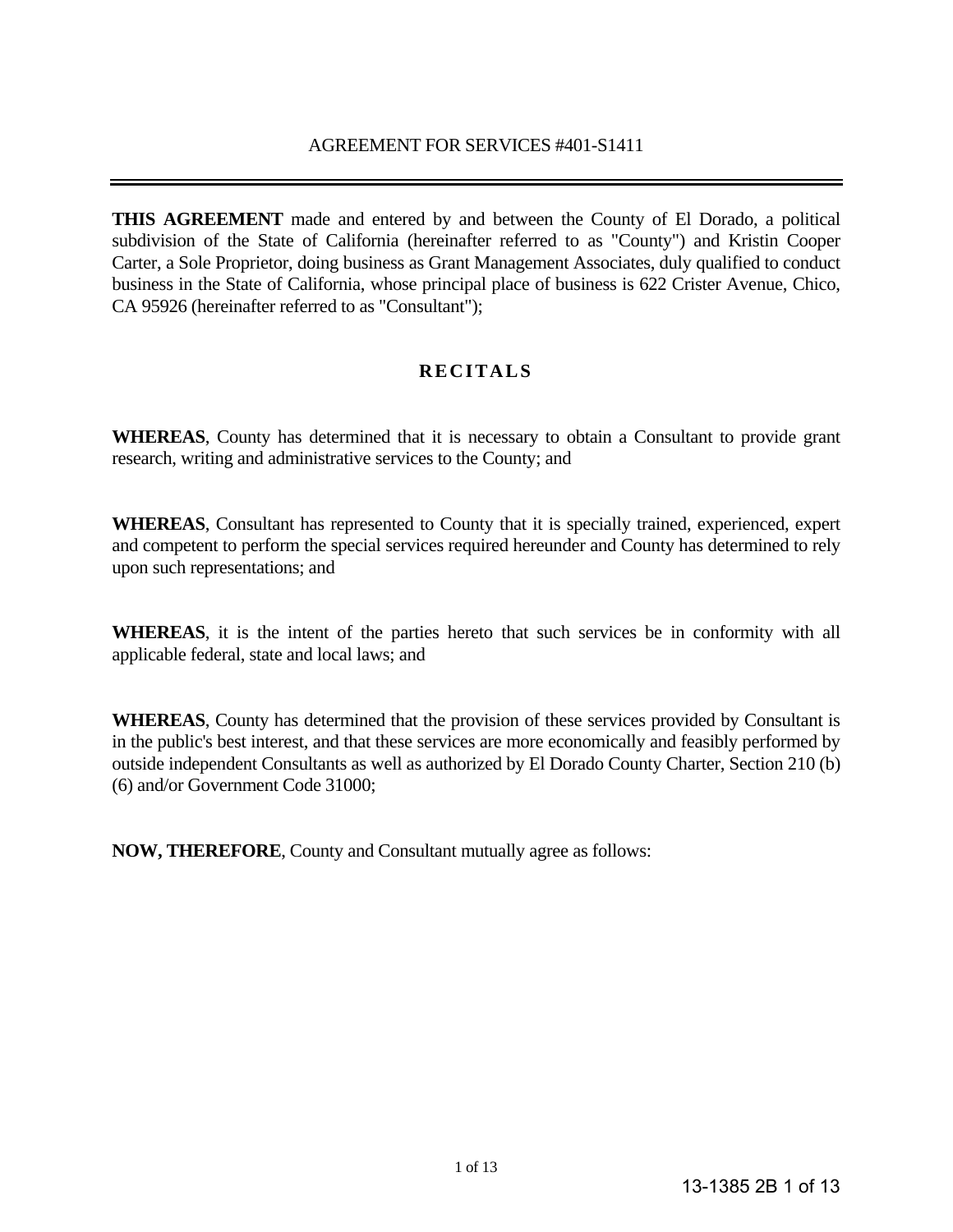# **ARTICLE I**

**Scope of Services:** Consultant agrees to furnish the personnel, subconsultants, materials, equipment and services necessary to provide grant research, writing and administrative services to the County as described below. Consultant shall be responsible for the supervision, administration and work performed by any subconsultant for services rendered hereunder.

Task 1: Funding Needs Analysis – As noted in the above process, Consultant will review priorities and perform a needs assessment to determine long and short term plans for securing funding. As a part of this process Consultant will provide two workshops to designated County staff and agents to review priorities and outline the grant services to be provided by the Consultant and the Consultant's expectations.

Task 2: Training – Consultant shall be available on an as needed basis to provide training and assist designated County staff and agents in preparing comprehensive grant proposals, administering grant contracts and any other related functions.

Task 3: Grant Research – Actively conduct research to identify grant opportunities including, but not limited to federal, state, foundation, agencies, and organizations that support funding needs and priorities based on the analysis in Task 1, which can include but not be limited to:

- 1. History, Arts and Culture
- 2. Public Facilities and Maintenance
- 3. Economic Development
- 4. Community Planning, Identification and Design
- 5. Transportation Infrastructure and Planning
- 6. Public Health/Mental Health
- 7. Social Services
- 8. Law Enforcement
- 9. Technology Development
- 10. Other related areas of county district services

Consultant will develop, prepare and submit bi-weekly reports to County Contract Administrator providing an analysis/matrix of current and upcoming funding opportunities for which County is potentially eligible. This report shall include the following information:

- 1. Funding Agency, program name, authorizing legislation, and relevant budget information;
- 2. Application submittal deadlines;
- 3. Overview and eligibility requirements;
- 4. Total funding available and anticipated average awards;
- 5. Relationship and relevance of the funding opportunities to County's projects and funding objectives;
- 6. Long-lead application items/activities and milestones for completion.
- 7. Identification of funding "strings" and requirements (e.g. such as commitments to a particular work product or potential for additional expense to the County); and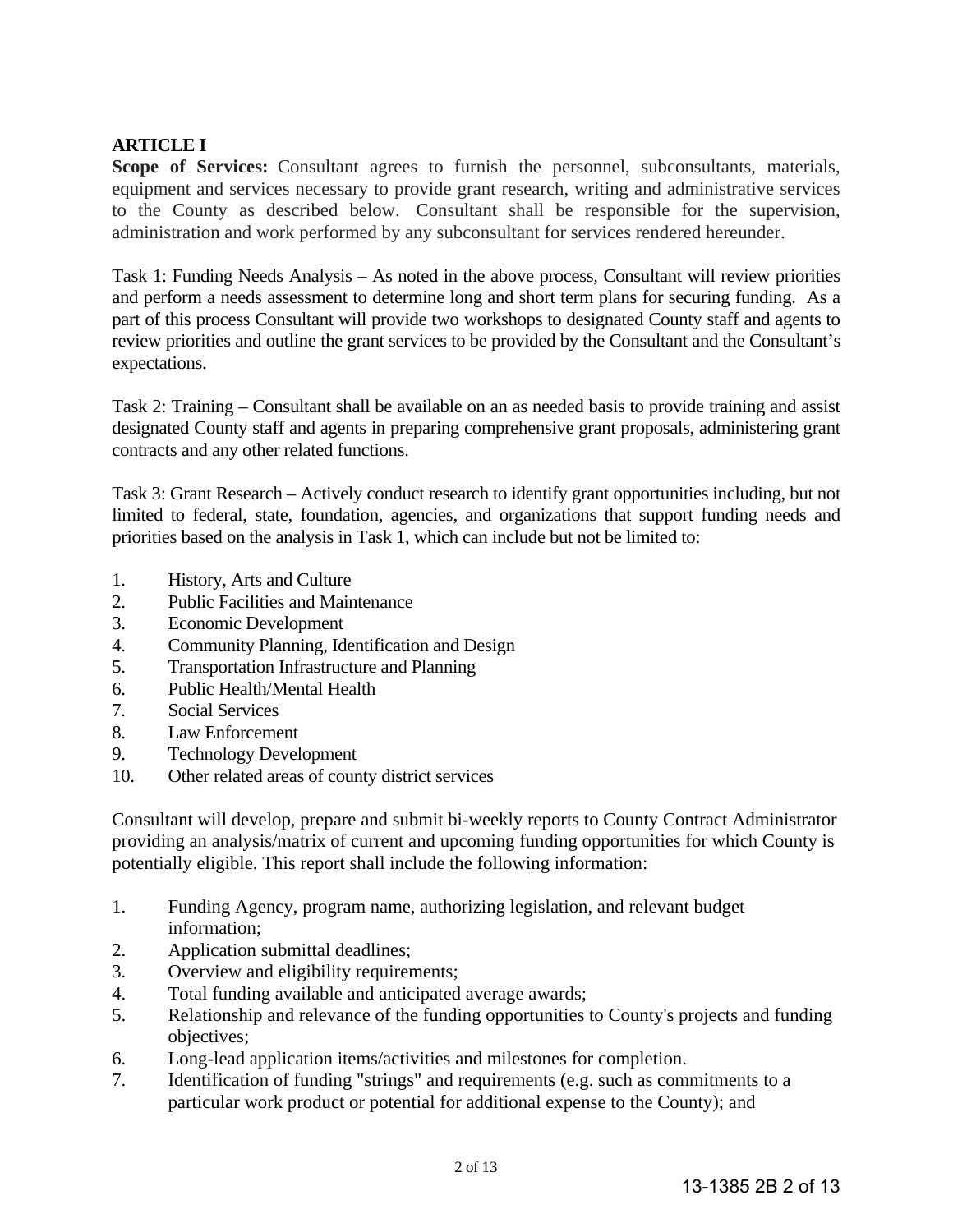8. Evaluation of opportunities and recommendations as to whether County should pursue or not such opportunities.

Task 4: Grant Proposal Development – Upon written request from the County Contract Administrator, Consultant shall perform professional grant writing services including preparation of grant proposals, production and submittal of applications to grantors. Services shall generally include but not be limited to the following:

- 1. For each funding opportunity the County identifies for consideration, Consultant shall coordinate with the applicable entity to develop a targeted narrative as promptly as possible. Such narrative shall describe the potential project(s) and their linkage to the funding program's eligibility requirements. The narrative shall also discuss whether the funding limits, conditions, and prerequisites of each targeted funding opportunity are strategically consistent with the vision and needs of the County.
- 2. Upon County's request, Consultant shall provide support services. Such services shall include, but not be limited to, the preparation of documentation for use by County in its planning meetings and discussions, power point slide decks, review of existing economic and household income data.
- 3. In the event the County decides to move forward with grant preparation and/or submittal for standard applications requesting \$200,000 or less, Consultant shall provide complete grant writing services and assist the County, as requested, in all aspects of grant development including but not limited to preparation of application documents, abstracts, narratives, executive summaries, attachments, addenda, charts, timelines, support letters, etc.
- 4. In the event the County decides to move forward with grant applications that are unusually extensive (requiring more than 45 hours of work as determined by Consultant) and requesting more than \$201,000 of grant funds, a separate work order will be issued by the County Contract Administrator.
- 5. Consultant shall obtain written approval from County Contract Administrator for all grant applications in advance of submittal.
- 6. A copy of each grant application package to be submitted for funding, in its entirety, is to be provided to the County Contract Administrator for submission.

Task 5: Grant Administration – Consultant shall assist County with grant compliance with applicable rules and regulations, and fulfill all grant reporting requirements.

Task 6: Reporting - Consultant shall maintain ongoing and direct communications with designated project representatives and County Contract Administrator and shall submit to County Contract Administrator a bi-weekly progress report on all grant application activity per Task 3. The report shall be in a format specified by County Contract Administrator.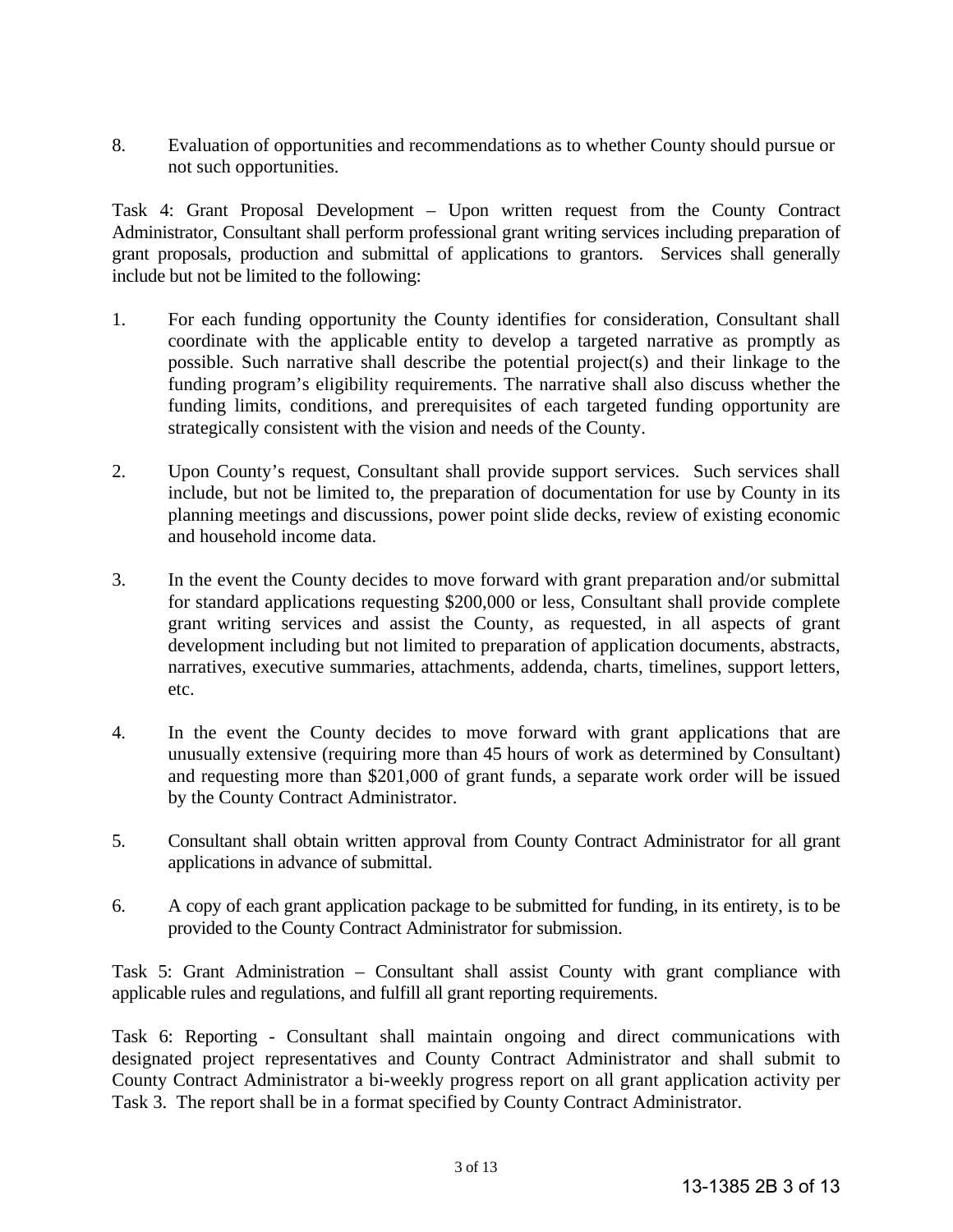## **ARTICLE II**

**Term:** This Agreement shall become effective upon final execution by both parties hereto and shall expire one (1) year from the date of execution thereof.

## **ARTICLE III**

**Compensation for Services:** For services provided herein, County agrees to pay Consultant monthly in arrears and within thirty (30) days following County's receipt and approval of itemized invoice(s) identifying services rendered. For purposes of this Agreement, the services shall be billed in accordance with the following rates:

Total amount of this Agreement shall not exceed \$24,000.00.

| (Varies)  |
|-----------|
| \$140-160 |
| \$120-135 |
| \$110-145 |
| \$85-105  |
| \$75-95   |
|           |

Subconsultant services shall be billed at the same hourly rates identified above.

Total amount of this Agreement shall not exceed \$24,000, inclusive of all work, costs, subconsultants and expenses.

For grant application that will require more than 45 hours in preparation as determined by the Consultant or the grant application requests more than \$200,000 of funding, Consultant shall provide a written quote to the Contract Administrator. Upon receipt and approval of the quote, the Contract Administrator will issue a separate written Work Order identifying the specific services to be performed, any required deliverables with the work assignment, a specific date by which the work shall be completed and a not-to-exceed cost to complete the work. Consultant shall not commence work until receiving the written Work Order and no payment will be made for any work performed prior to the issuance of the written Work Order.

Invoices shall follow the format specified by the County and shall reference this Agreement number both on their faces and on any enclosures or backup documentation. Copies of documentation attached to invoices shall reflect Consultant's charges for the specific services billed on those invoices. Invoices shall be mailed to County at the following address, or to such other location as County directs: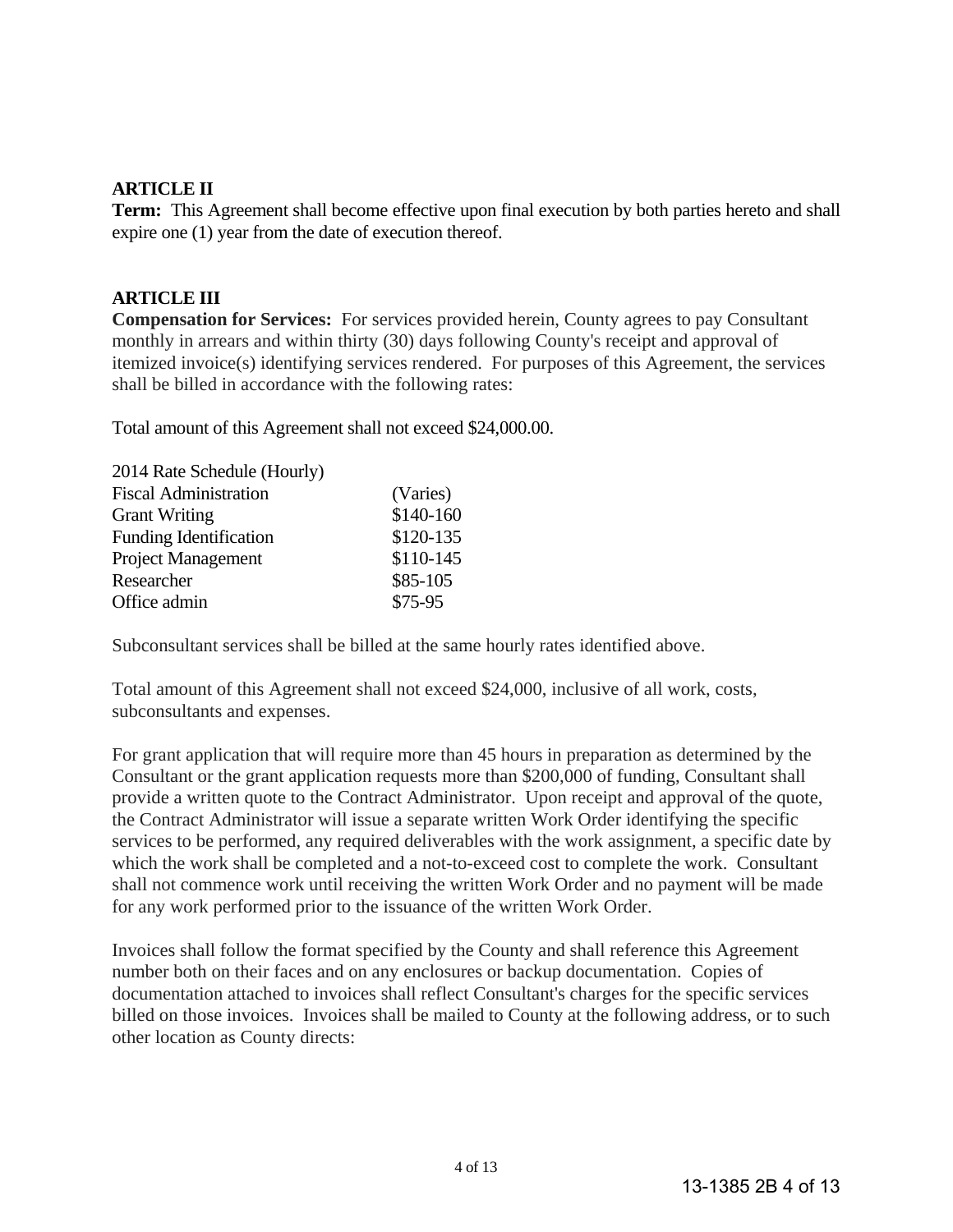COUNTY OF EL DORADO Chief Administrative Office Economic Development Division 330 Fair Lane, Bldg A Placerville, CA 95667 ATTN: Jim Claybaugh, Economic and Business Relations Manager

## **ARTICLE IV**

**Taxes:** Consultant certifies that as of today's date, it is not in default on any unsecured property taxes or other taxes or fees owed by Consultant to County. Consultant agrees that it shall not default on any obligations to County during the term of this Agreement.

## **ARTICLE V**

**Changes to Agreement:** This Agreement may be amended by mutual consent of the parties hereto. Said amendments shall become effective only when in writing and fully executed by duly authorized officers of the parties hereto.

## **ARTICLE VI**

**Consultant to County:** It is understood that the services provided under this Agreement shall be prepared in and with cooperation from County and its staff. It is further agreed that in all matters pertaining to this Agreement, Consultant shall act as Consultant only to County and shall not act as Consultant to any other individual or entity affected by this Agreement nor provide information in any manner to any party outside of this Agreement that would conflict with Consultant's responsibilities to County during term hereof.

## **ARTICLE VII**

**Assignment and Delegation:** Consultant is engaged by County for its unique qualifications and skills as well as those of its personnel. Consultant shall not subcontract, delegate or assign services to be provided, in whole or in part, to any other person or entity without prior written consent of County.

## **ARTICLE VIII**

**Independent Consultant/Liability:** Consultant is, and shall be at all times, deemed independent and shall be wholly responsible for the manner in which it performs services required by terms of this Agreement. Consultant exclusively assumes responsibility for acts of its employees, associates, and subConsultants, if any are authorized herein, as they relate to services to be provided under this Agreement during the course and scope of their employment.

Consultant shall be responsible for performing the work under this Agreement in a safe, professional, skillful and workmanlike manner and shall be liable for its own negligence and negligent acts of its employees. County shall have no right of control over the manner in which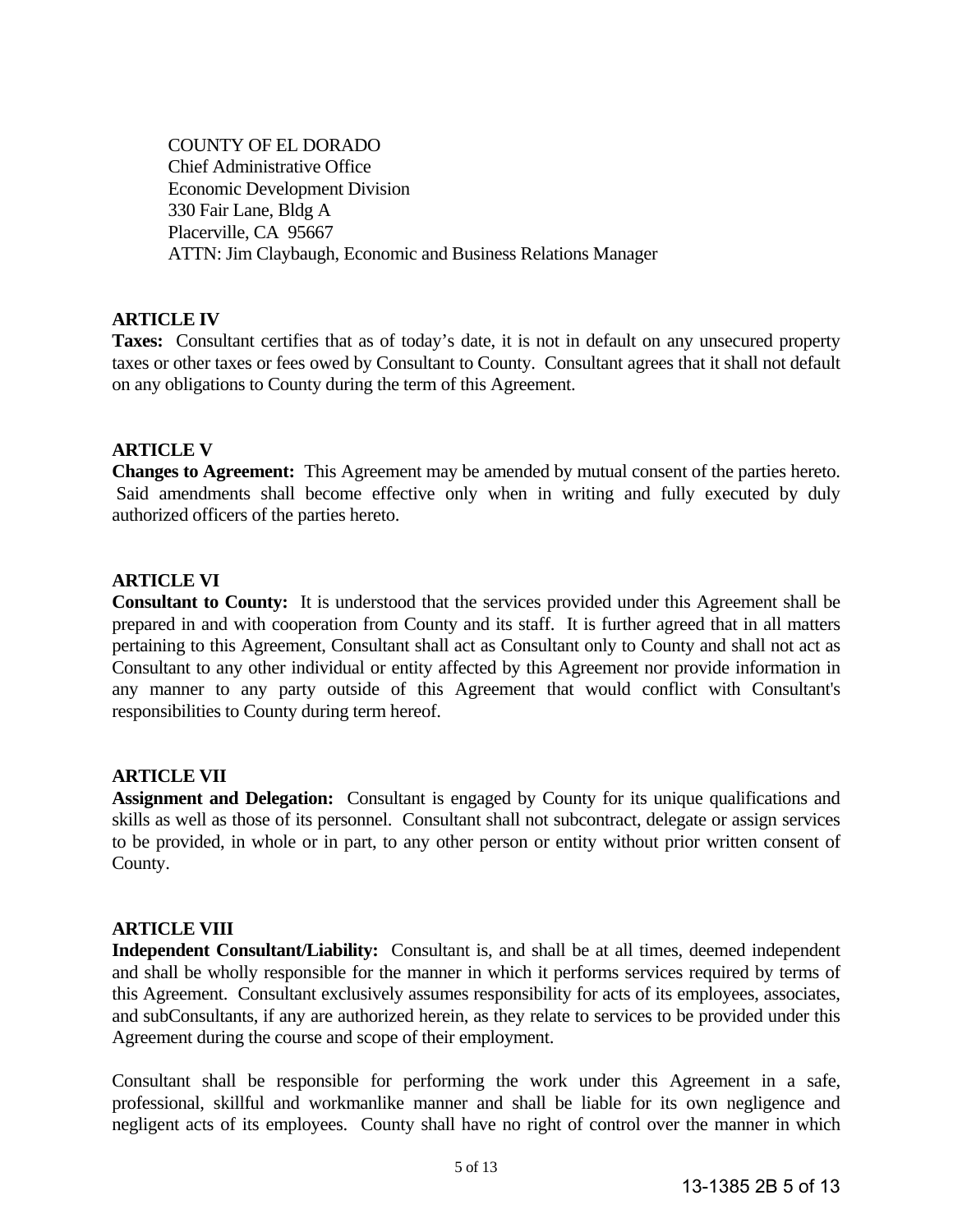work is to be done and shall, therefore, not be charged with responsibility of preventing risk to Consultant or its employees.

## **ARTICLE IX**

**Fiscal Considerations:** The parties to this Agreement recognize and acknowledge that County is a political subdivision of the State of California. As such, El Dorado County is subject to the provisions of Article XVI, Section 18 of the California Constitution and other similar fiscal and procurement laws and regulations and may not expend funds for products, equipment or services not budgeted in a given fiscal year. It is further understood that in the normal course of County business, County will adopt a proposed budget prior to a given fiscal year, but that the final adoption of a budget does not occur until after the beginning of the fiscal year.

Notwithstanding any other provision of this Agreement to the contrary, County shall give notice of cancellation of this Agreement in the event of adoption of a proposed budget that does not provide for funds for the services, products or equipment subject herein. Such notice shall become effective upon the adoption of a final budget which does not provide funding for this Agreement. Upon the effective date of such notice, this Agreement shall be automatically terminated and County released from any further liability hereunder.

In addition to the above, should the Board of Supervisors during the course of a given year for financial reasons reduce, or order a reduction, in the budget for any County department for which services were contracted to be performed, pursuant to this paragraph in the sole discretion of the County, this Agreement may be deemed to be canceled in its entirety subject to payment for services performed prior to cancellation.

## **ARTICLE X**

**Audit by California State Auditor:** Consultant acknowledges that if total compensation under this agreement is greater than \$10,000.00, this Agreement is subject to examination and audit by the California State Auditor for a period of three (3) years, or for any longer period required by law, after final payment under this Agreement, pursuant to California Government Code §8546.7. In order to facilitate these potential examinations and audits, Consultant shall maintain, for a period of at least three (3) years, or for any longer period required by law, after final payment under the contract, all books, records and documentation necessary to demonstrate performance under the Agreement.

## **ARTICLE XI Default, Termination, and Cancellation:**

A. Default: Upon the occurrence of any default of the provisions of this Agreement, a party shall give written notice of said default to the party in default (notice). If the party in default does not cure the default within ten (10) days of the date of notice (time to cure), then such party shall be in default. The time to cure may be extended at the discretion of the party giving notice. Any extension of time to cure must be in writing, prepared by the party in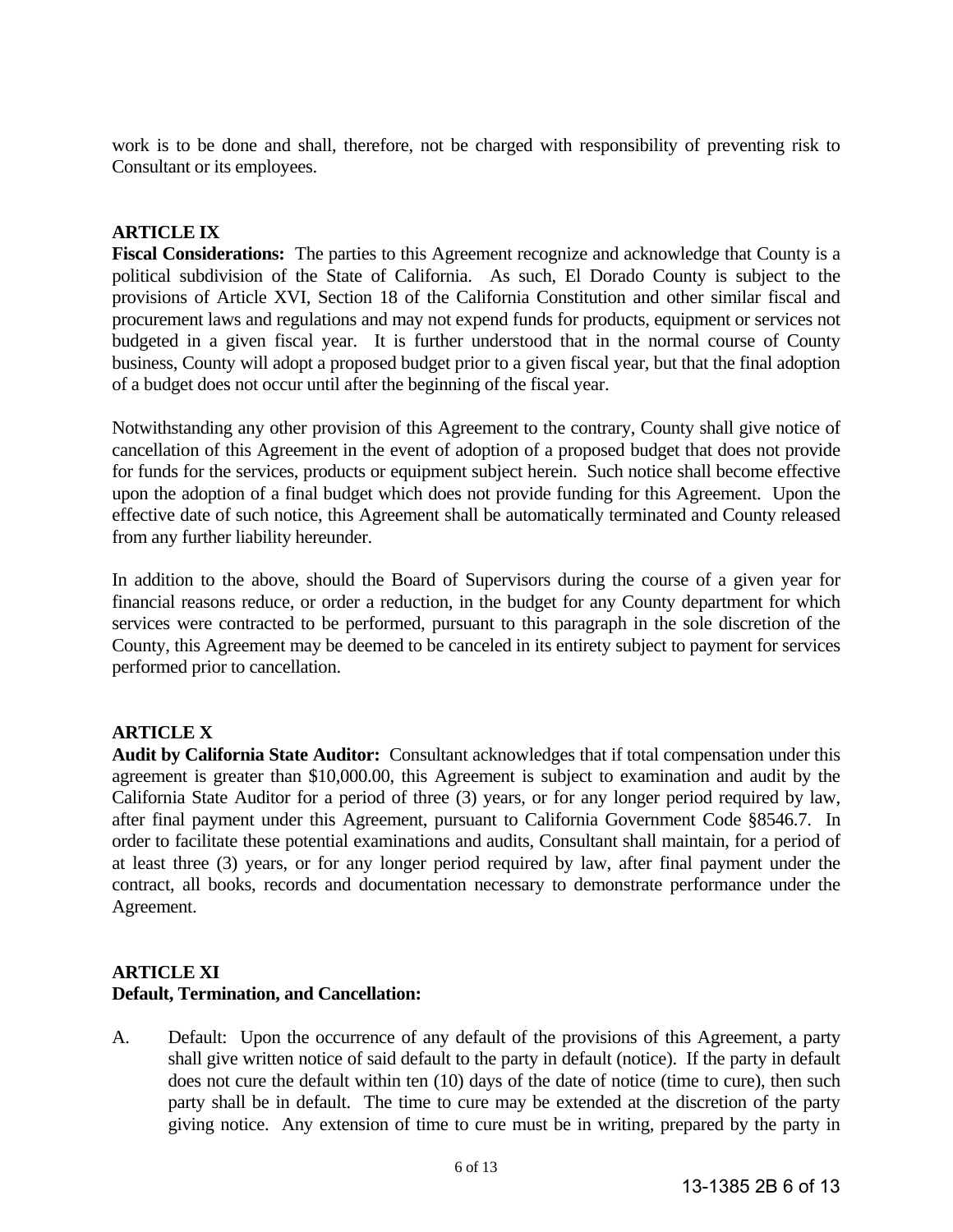default for signature by the party giving notice and must specify the reason(s) for the extension and the date on which the extension of time to cure expires.

 Notice given under this section shall specify the alleged default and the applicable Agreement provision and shall demand that the party in default perform the provisions of this Agreement within the applicable period of time. No such notice shall be deemed a termination of this Agreement unless the party giving notice so elects in this notice, or the party giving notice so elects in a subsequent written notice after the time to cure has expired. In the event of termination for default, County reserves the right to take over and complete the work by contract or by any other means.

- B. Bankruptcy: This Agreement, at the option of the County, shall be terminable in the case of bankruptcy, voluntary or involuntary, or insolvency of Consultant.
- C. Ceasing Performance: County may terminate this Agreement in the event Consultant ceases to operate as a business, or otherwise becomes unable to substantially perform any term or condition of this Agreement.
- D. Termination or Cancellation without Cause: County may terminate this Agreement in whole or in part upon seven (7) calendar days written notice by County without cause. If such prior termination is effected, County will pay for satisfactory services rendered prior to the effective dates as set forth in the Notice of Termination provided to Consultant, and for such other services, which County may agree to in writing as necessary for contract resolution. In no event, however, shall County be obligated to pay more than the total amount of the contract. Upon receipt of a Notice of Termination, Consultant shall promptly discontinue all services affected, as of the effective date of termination set forth in such Notice of Termination, unless the notice directs otherwise.

## **ARTICLE XII**

**Notice to Parties:** All notices to be given by the parties hereto shall be in writing and served by depositing same in the United States Post Office, postage prepaid and return receipt requested. Notices to County shall be addressed as follows:

COUNTY OF EL DORADO Chief Administrative Office Economic Development Division 330 Fair Lane, Bldg A Placerville, CA 95667 ATTN: Kimberly Kerr, Assistant Chief Administrative Officer

or to such other location as the County directs.

with a carbon copy to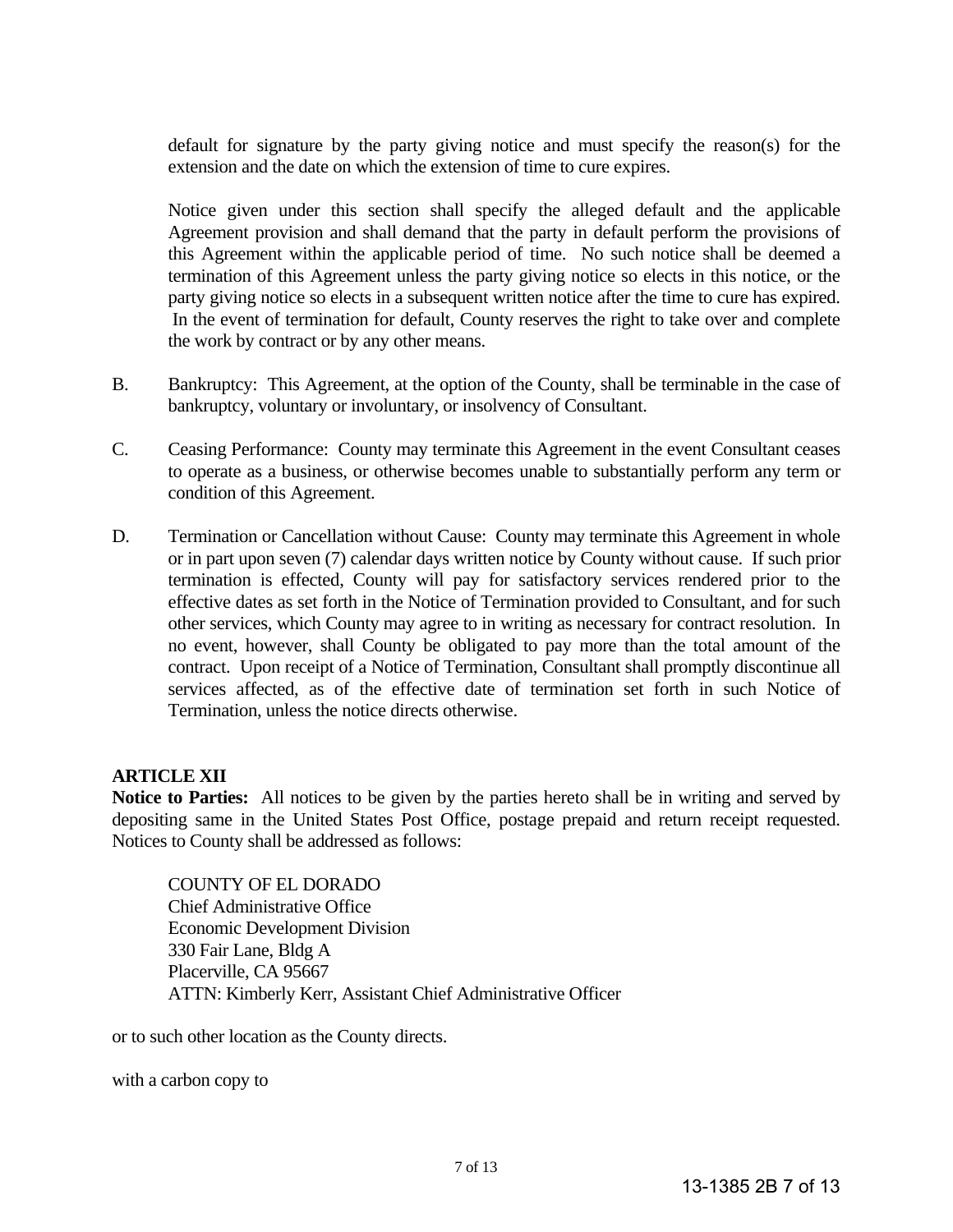COUNTY OF EL DORADO Chief Administrative Office Procurement and Contracts Division 360 Fair Lane Placerville, CA 95667 ATTN: Terri Daly, Purchasing Agent

Notices to Consultant shall be addressed as follows:

GRANT MANAGEMENT ASSOCIATES 622 Crister Ave Chico, CA 95926 ATTN: Kristin Cooper Carter, Owner

or to such other location as the Consultant directs.

## **ARTICLE XIII**

**Change of Address:** In the event of a change in address for Consultant's principal place of business, Consultant's Agent for Service of Process, or Notices to Consultant, Consultant shall notify County in writing pursuant to the provisions contained in this Agreement under the Article titled "Notice to Parties". Said notice shall become part of this Agreement upon acknowledgment in writing by the County Contract Administrator, and no further amendment of the Agreement shall be necessary provided that such change of address does not conflict with any other provisions of this Agreement.

## **ARTICLE XIV**

**Indemnity:** The Consultant shall defend, indemnify, and hold the County harmless against and from any and all claims, suits, losses, damages and liability for damages of every name, kind and description, including attorneys fees and costs incurred, brought for, or on account of, injuries to or death of any person, including but not limited to workers, County employees, and the public, or damage to property, or any economic or consequential losses, which are claimed to or in any way arise out of or are connected with the Consultant's services, operations, or performance hereunder, regardless of the existence or degree of fault or negligence on the part of the County, the Consultant, subConsultant(s) and employee(s) of any of these, except for the sole, or active negligence of the County, its officers and employees, or as expressly prescribed by statute. This duty of Consultant to indemnify and save County harmless includes the duties to defend set forth in California Civil Code Section 2778.

## **ARTICLE XV**

**Insurance:** Consultant shall provide proof of a policy of insurance satisfactory to the County of El Dorado Risk Manager and documentation evidencing that Consultant maintains insurance that meets the following requirements: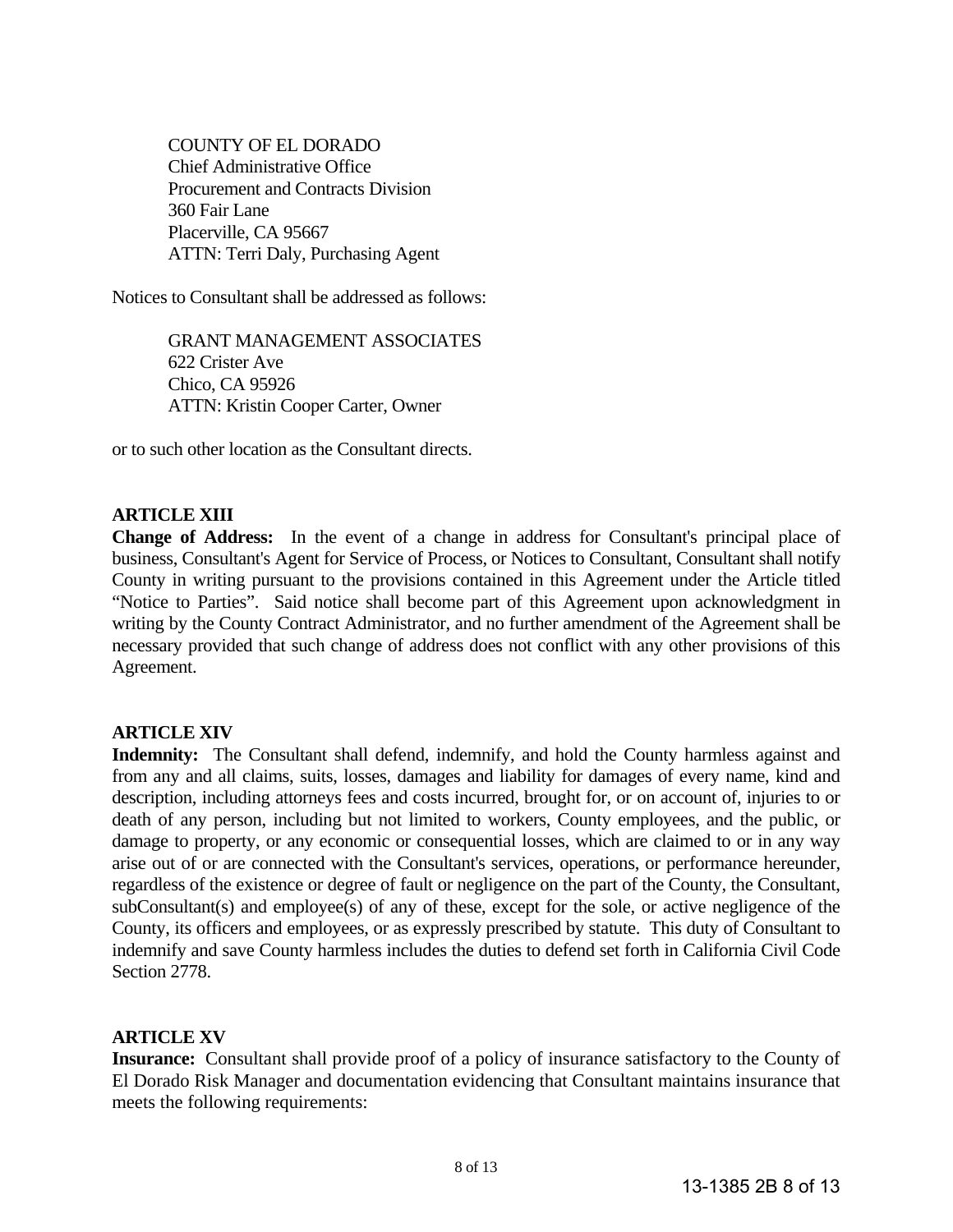- A. Full Worker's Compensation and Employer's Liability Insurance covering all employees of Consultant as required by law in the State of California.
- B. Commercial General Liability Insurance of not less than \$1,000,000.00 combined single limit per occurrence for bodily injury and property damage and a \$2,000,000.00 aggregate limit.
- C. Automobile Liability Insurance of not less than \$1,000,000.00 is required in the event motor vehicles are used by the Consultant in the performance of the Agreement.
- D. In the event Consultant is a licensed professional or professional consultant, and is performing professional services under this Agreement, professional liability is required with a limit of liability of not less than \$1,000,000.00 per occurrence.
- E. Consultant shall furnish a certificate of insurance satisfactory to the County of El Dorado Risk Manager as evidence that the insurance required above is being maintained.
- F. The insurance will be issued by an insurance company acceptable to Risk Management, or be provided through partial or total self-insurance likewise acceptable to Risk Management.
- G. Consultant agrees that the insurance required above shall be in effect at all times during the term of this Agreement. In the event said insurance coverage expires at any time or times during the term of this Agreement, Consultant agrees to provide at least thirty (30) days prior to said expiration date, a new certificate of insurance evidencing insurance coverage as provided for herein for not less than the remainder of term of the Agreement, or for a period of not less than one (1) year. New certificates of insurance are subject to the approval of Risk Management and Consultant agrees that no work or services shall be performed prior to the giving of such approval. In the event the Consultant fails to keep in effect at all times insurance coverage as herein provided, County may, in addition to any other remedies it may have, terminate this Agreement upon the occurrence of such event.
- H. The certificate of insurance must include the following provisions stating that:
	- 1. The insurer will not cancel the insured's coverage without prior written notice to County, and;
	- 2. The County of El Dorado, its officers, officials, employees and volunteers are included as additional insured on an additional insured endorsement, but only insofar as the operations under this Agreement are concerned. This provision shall apply to the general liability policy.
- I. The Consultant's insurance coverage shall be primary insurance as respects the County, its officers, officials, employees and volunteers. Any insurance or self-insurance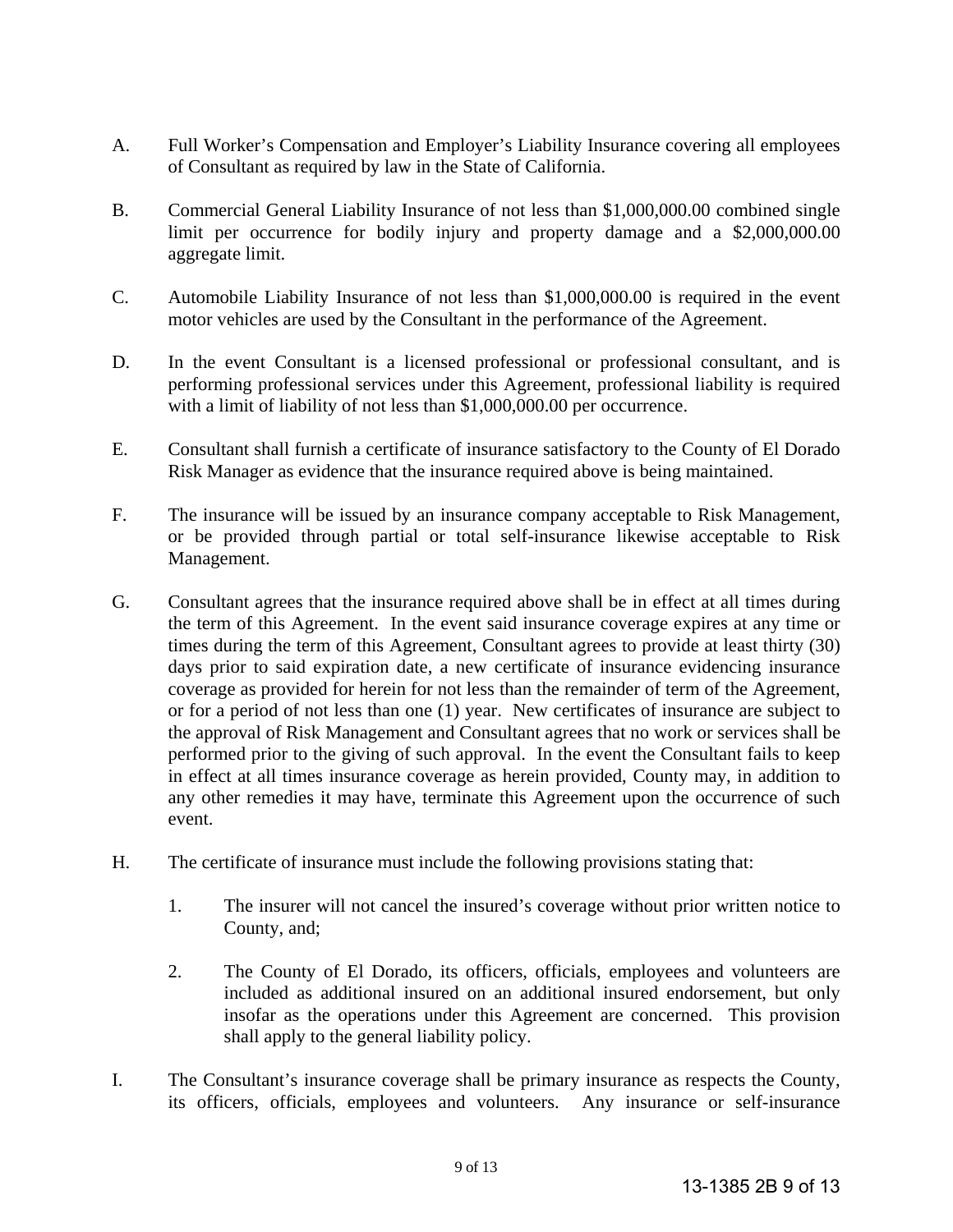maintained by the County, its officers, officials, employees or volunteers shall be in excess of the Consultant's insurance and shall not contribute with it.

- J. Any deductibles or self-insured retentions must be declared to and approved by the County, either: the insurer shall reduce or eliminate such deductibles or self-insured retentions as respects the County, its officers, officials, employees and volunteers; or the Consultant shall procure a bond guaranteeing payment of losses and related investigations, claim administration and defense expenses.
- K. Any failure to comply with the reporting provisions of the policies shall not affect coverage provided to the County, its officers, officials, employees or volunteers.
- L. The insurance companies shall have no recourse against the County of El Dorado, its officers and employees or any of them for payment of any premiums or assessments under any policy issued by any insurance company.
- M. Consultant's obligations shall not be limited by the foregoing insurance requirements and shall survive expiration of this Agreement.
- N. In the event Consultant cannot provide an occurrence policy, Consultant shall provide insurance covering claims made as a result of performance of this Agreement for not less than three (3) years following completion of performance of this Agreement.
- O. Certificate of insurance shall meet such additional standards as may be determined by the contracting County Department either independently or in consultation with Risk Management, as essential for protection of the County.

## **ARTICLE XVI**

**Interest of Public Official:** No official or employee of County who exercises any functions or responsibilities in review or approval of services to be provided by Consultant under this Agreement shall participate in or attempt to influence any decision relating to this Agreement which affects personal interest or interest of any corporation, partnership, or association in which he/she is directly or indirectly interested; nor shall any such official or employee of County have any interest, direct or indirect, in this Agreement or the proceeds thereof.

## **ARTICLE XVII**

**Interest of Consultant:** Consultant covenants that Consultant presently has no personal interest or financial interest, and shall not acquire same in any manner or degree in either: 1) any other contract connected with or directly affected by the services to be performed by this Agreement; or, 2) any other entities connected with or directly affected by the services to be performed by this Agreement. Consultant further covenants that in the performance of this Agreement no person having any such interest shall be employed by Consultant.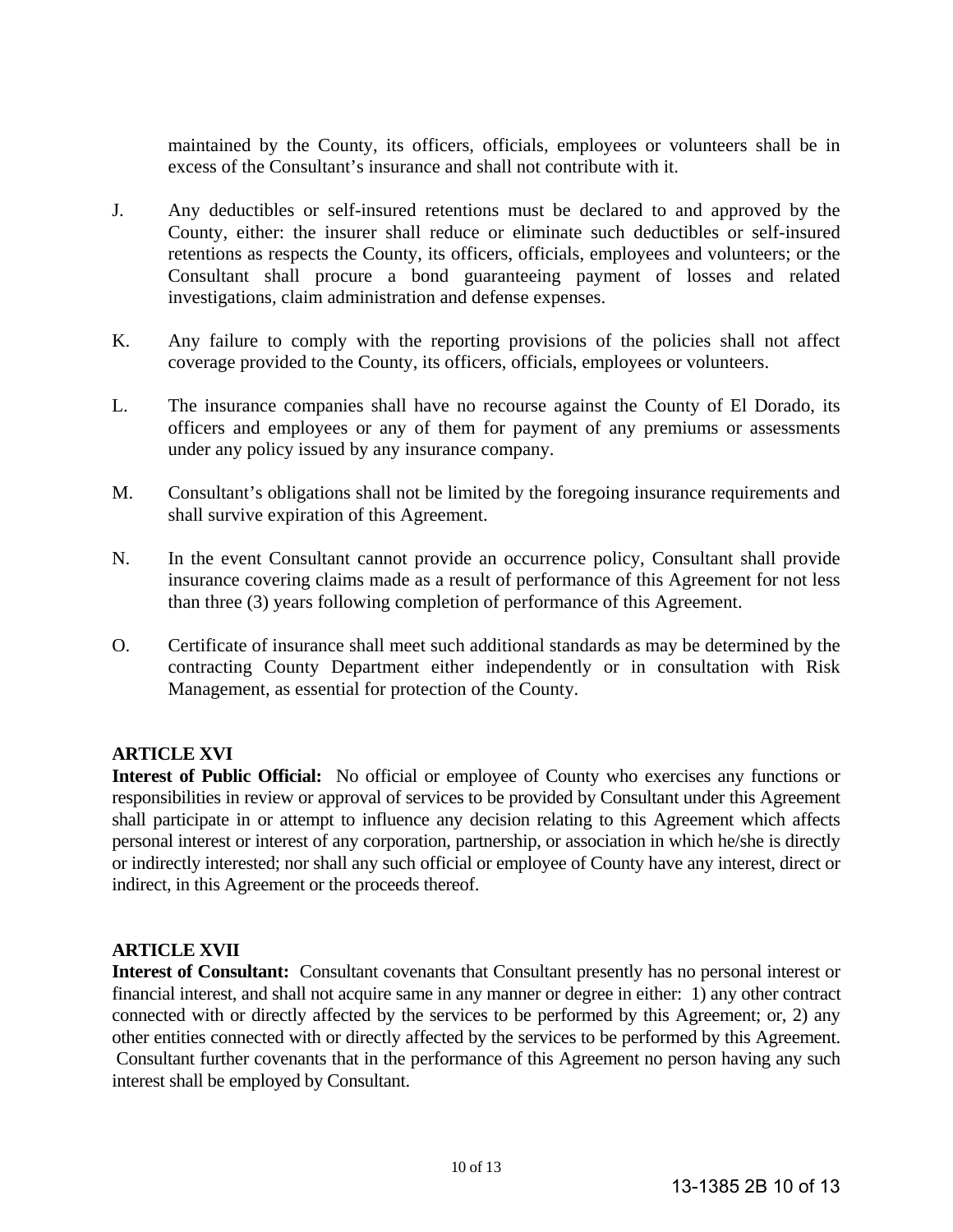## **ARTICLE XVIII**

**Conflict of Interest:** The parties to this Agreement have read and are aware of the provisions of Government Code Section 1090 et seq. and Section 87100 relating to conflict of interest of public officers and employees. Consultant attests that it has no current business or financial relationship with any County employee(s) that would constitute a conflict of interest with provision of services under this contract and will not enter into any such business or financial relationship with any such employee(s) during the term of this Agreement. County represents that it is unaware of any financial or economic interest of any public officer of employee of Consultant relating to this Agreement. It is further understood and agreed that if such a financial interest does exist at the inception of this Agreement either party may immediately terminate this Agreement by giving written notice as detailed in the Article in the Agreement titled, "Default, Termination and Cancellation".

## **ARTICLE XIX**

**California Residency (Form 590):** If Consultant is a California resident, Consultant must file a State of California Form 590, certifying its California residency or, in the case of a corporation, certifying that it has a permanent place of business in California. The Consultant will be required to submit a Form 590 prior to execution of an Agreement or County shall withhold seven (7) percent of each payment made to the Consultant during term of the Agreement. This requirement applies to any agreement/contract exceeding \$1,500.00.

## **ARTICLE XX**

**Nonresident Withholding**: If Consultant is not a California resident, Consultant shall provide documentation that the State of California has granted a withholding exemption or authorized reduced withholding prior to execution of this Agreement or County shall withhold seven (7%) percent of each payment made to the Consultant during term of the Agreement as required by law. This requirement applies to any agreement/contract exceeding \$1,500.00. Consultant shall indemnify and hold the County harmless for any action taken by the California Franchise Tax Board.

#### **ARTICLE XXI**

**Taxpayer Identification Number (Form W-9):** All independent Consultants or corporations providing services to the County must file a Department of the Treasury Internal Revenue Service Form W-9, certifying their Taxpayer Identification Number.

## **ARTICLE XXII**

**County Business License:** It is unlawful for any person to furnish supplies or services, or transact any kind of business in the unincorporated territory of El Dorado County without possessing a County business license unless exempt under County Code Section 5.08.070.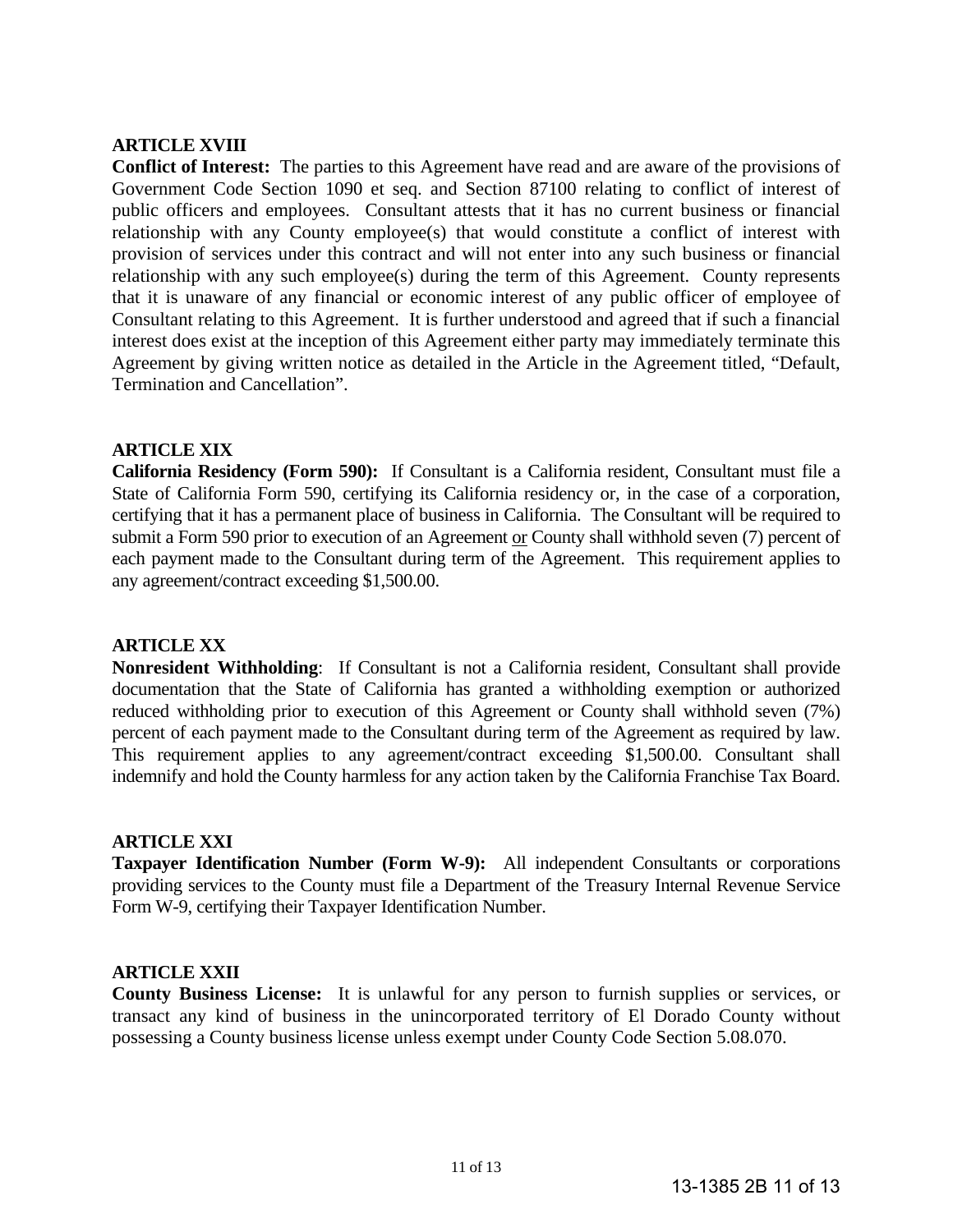## **ARTICLE XXIII**

**Administrator:** The County Officer or employee with responsibility for administering this Agreement is Kimberly Kerr, Assistant Chief Administrative Officer, Chief Administrative Office, or successor.

## **ARTICLE XXIV**

**Authorized Signatures:** The parties to this Agreement represent that the undersigned individuals executing this Agreement on their respective behalf are fully authorized to do so by law or other appropriate instrument and to bind upon said parties to the obligations set forth herein.

## **ARTICLE XXV**

**Partial Invalidity:** If any provision of this Agreement is held by a court of competent jurisdiction to be invalid, void or unenforceable, the remaining provisions will continue in full force and effect without being impaired or invalidated in any way.

## **ARTICLE XXVI**

**Venue:** Any dispute resolution action arising out of this Agreement, including, but not limited to, litigation, mediation, or arbitration, shall be brought in El Dorado County, California, and shall be resolved in accordance with the laws of the State of California.

## **ARTICLE XXVII**

**No Third Party Beneficiaries:** Nothing in this Agreement is intended, nor will be deemed, to confer rights or remedies upon any person or legal entity not a party to this agreement.

#### **ARTICLE XXVIII**

**Entire Agreement:** This document and the documents referred to herein or exhibits hereto are the entire Agreement between the parties and they incorporate or supersede all prior written or oral Agreements or understandings.

## **Requesting Contract Administrator Concurrence:**

By: Dated: Dated:

 Kimberly Kerr Assistant Chief Administrative Officer Chief Administrative Office

//